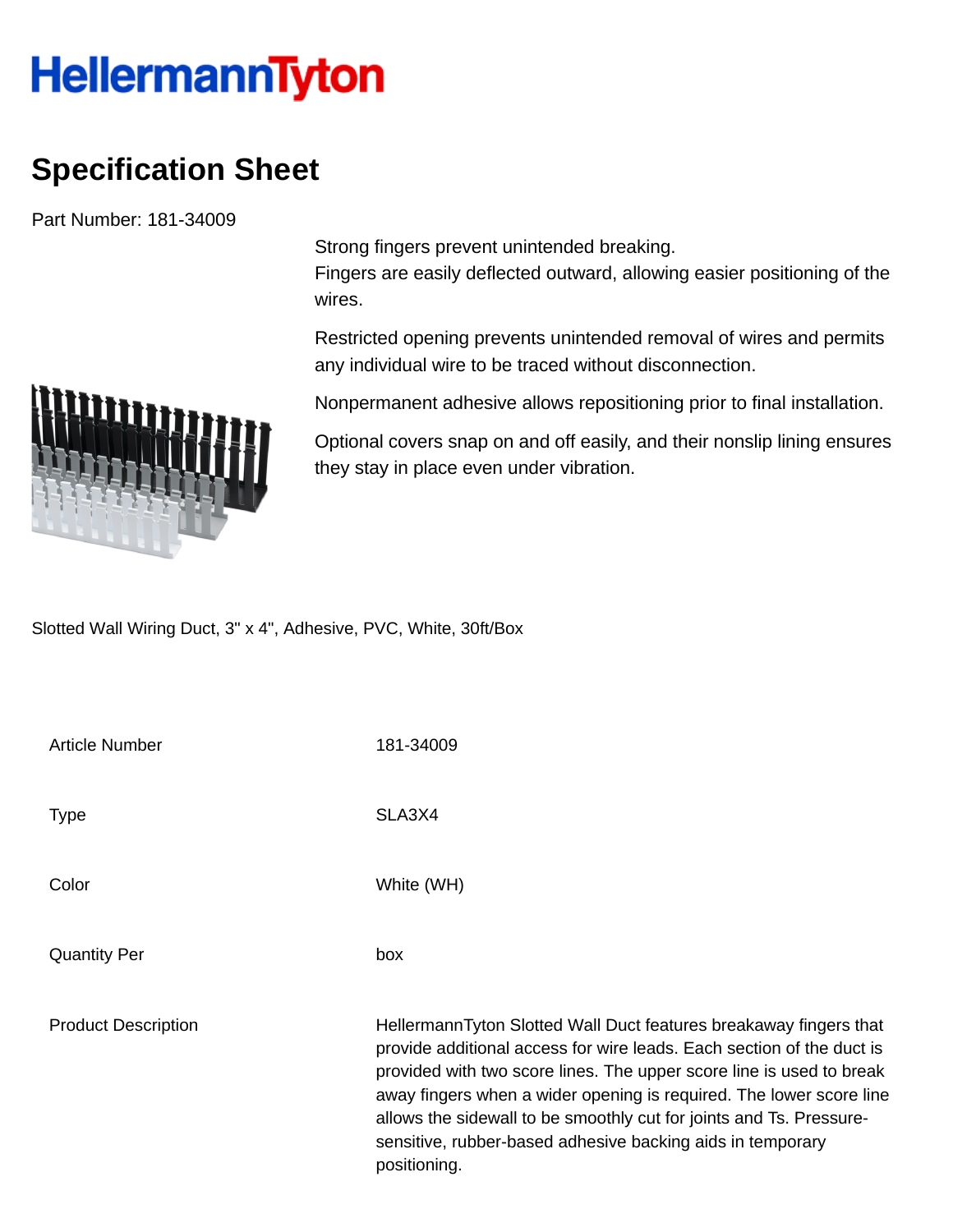| <b>Short Description</b>         | Slotted Wall Wiring Duct, 3" x 4", Adhesive, PVC, White, 30ft/Box |
|----------------------------------|-------------------------------------------------------------------|
| <b>Global Part Name</b>          | SLA3X4-PVC-WH                                                     |
|                                  |                                                                   |
| Length L (Imperial)              | $6.0\,$                                                           |
| Length L (Metric)                | 1.83                                                              |
| Width W (Imperial)               | $3.0\,$                                                           |
| Width W (Metric)                 | 76.2                                                              |
| Height H (Imperial)              | 4.07                                                              |
| Height H (Metric)                | 103.4                                                             |
| Mounting Hole Centers (Imperial) | 4.0                                                               |
|                                  |                                                                   |
| Material                         | Polyvinylchloride (PVC)                                           |
| <b>Material Shortcut</b>         | <b>PVC</b>                                                        |
|                                  |                                                                   |
| Flammability                     | Self-extinguishing                                                |
| Halogen Free                     | <b>No</b>                                                         |
| <b>Operating Temperature</b>     | +122°F (+50°C)                                                    |